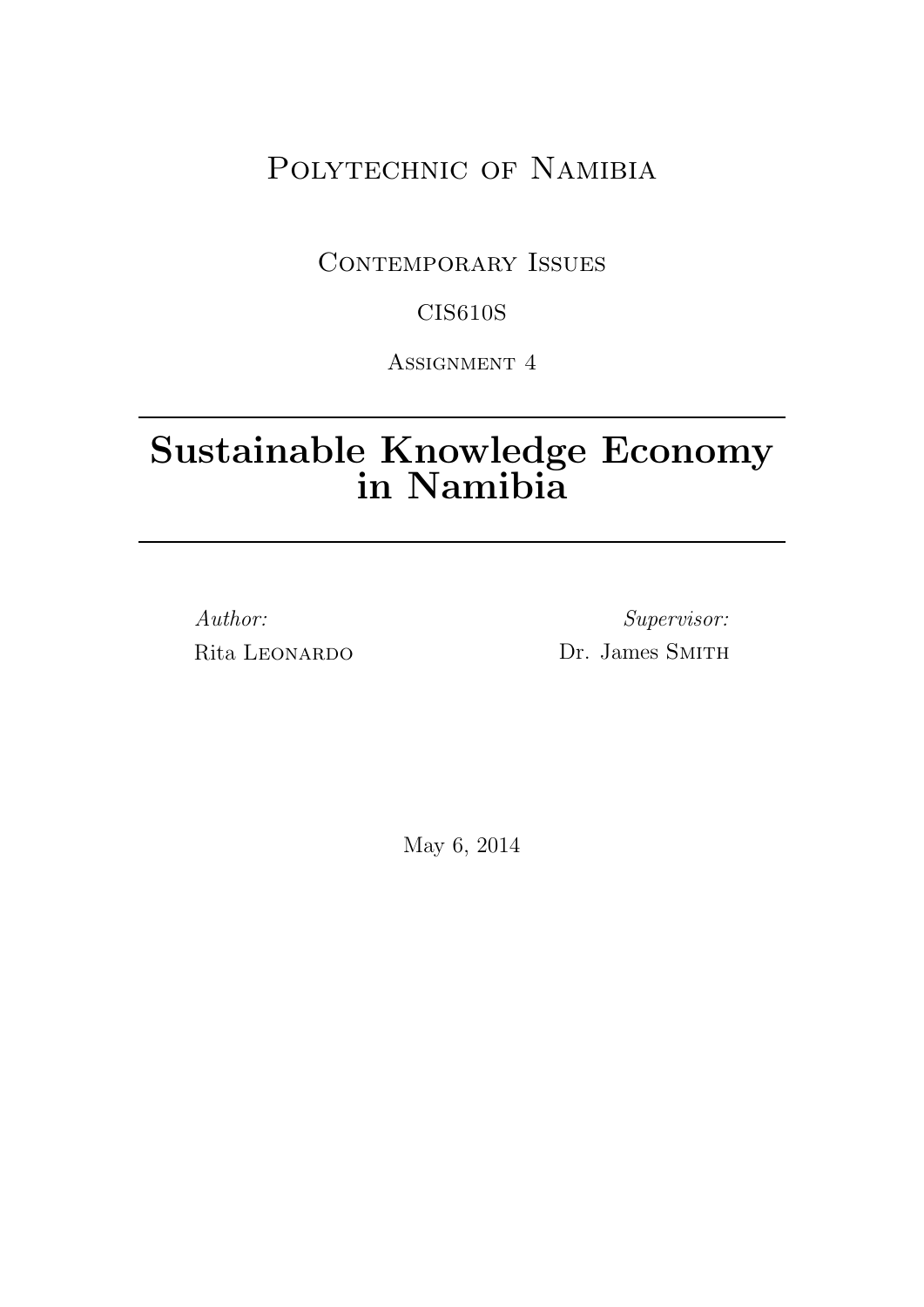# **Contents**

|                |     | 1 Introduction                          | $\overline{2}$ |
|----------------|-----|-----------------------------------------|----------------|
|                |     |                                         |                |
|                |     |                                         |                |
|                |     | <b>Knowledge Factors</b>                | 3              |
|                |     |                                         |                |
|                | 2.2 |                                         |                |
|                | 2.3 |                                         |                |
|                |     | 2.3.1 Information/Knowledge Intensity 5 |                |
|                |     | 2.3.2                                   |                |
|                |     |                                         |                |
|                | 2.4 |                                         |                |
| 3 <sup>1</sup> |     | Conclusion                              | 6              |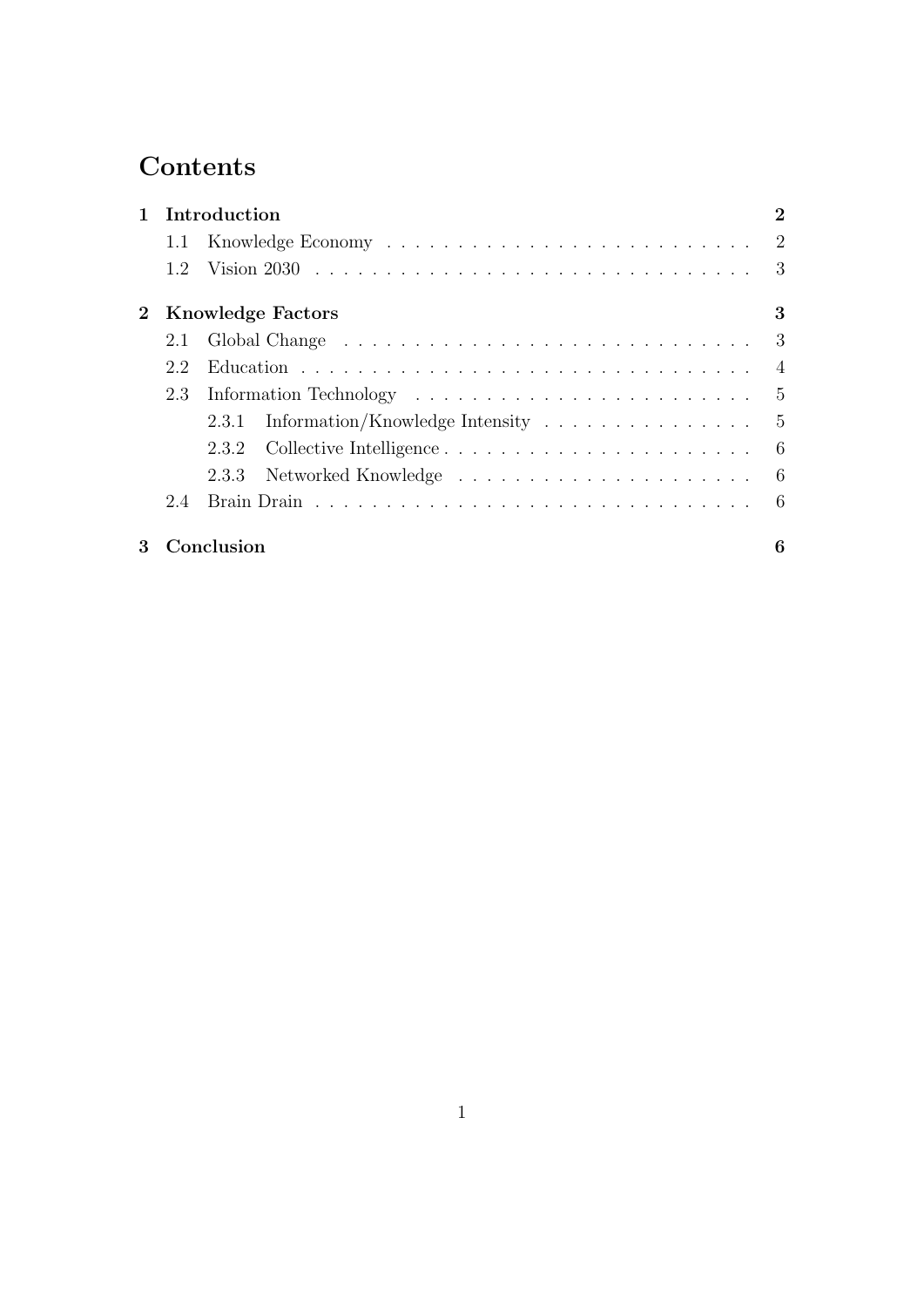## 1 Introduction

Developing countries need to catch up to developed countries, the gap between the economies of different states, different people within the country needs to be bridged. One of the ways a country could achieve this feat is to sustain its knowledge, otherwise known as a knowledge economy. Economical Development is largely dependent on the skilled workers that a country has and/or can produce. Namibia as a third world economy needs to take a hard look at its people and design a plan to sustain the knowledge that is being produced within universities as well as through employment. The ardent of vision 2030 as introduced by Former President Sam Nujoma in 2004, needs to be realized and in order for it to be realized, a workforce of skilled and knowledgeable individuals needs to be assembled and put to work moving the country towards the direction the forefathers saw.

#### 1.1 Knowledge Economy

A knowledge economy is an economy in which growth is dependent on the quantity, quality, and accessibility of the information available, rather than the means of production. The definition refers to essentially the use of knowledge to generate tangible as well as intangible value. A country needs this values to be generated in order to facilitate decision making. It is a matter of keeping information constant and available so that decision makers can make informed decisions that will benefit the whole country. Several advancements make use of technology to make this feasible, technology such as Artificial Intelligence plays a big role in the sustainability of knowledge. An information age that is led by innovation is busy transforming the agricultural economies and labor economy into an information economy. An economy where information is the product, and value is placed on the importance of it.

The questions asked of ourselves in this regards is, with all the information that exist in the world right now, how do we harness it and use it to our advantage? How do we store it for future use and with the boundaries of countries reduced to mere border, how do we transfer knowledge to people who are a distance away from where we are. These are important questions that have been tackled through centuries of technological development and the paper will take a look at several ways that knowledge economy can be used and sustained.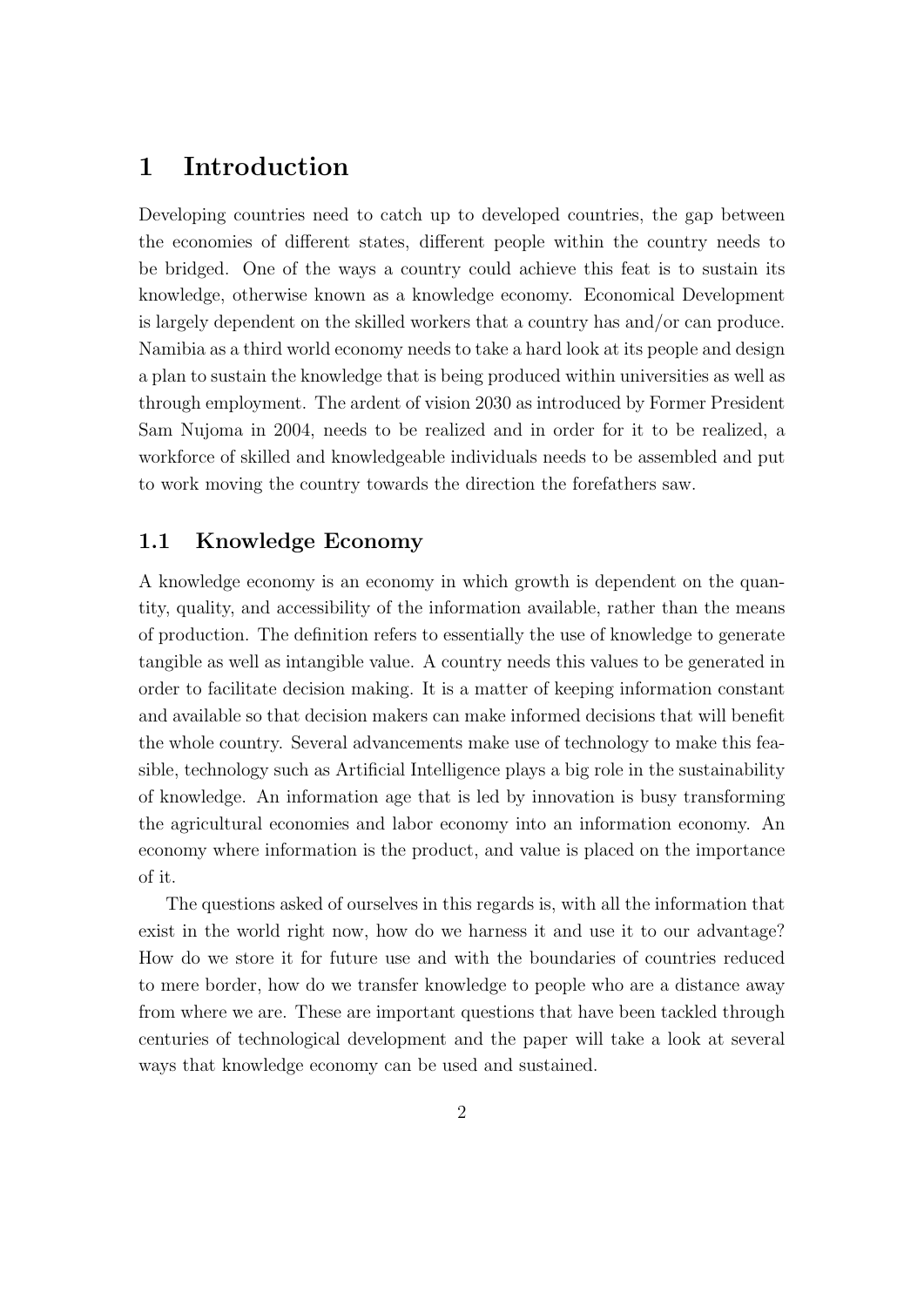### 1.2 Vision 2030

Vision 2030 is an informal document that was generated by the office of the president to outline the goals of Namibia and where it sees itself in the future. These goals were further integrated into the National Development Plan 4, A national document that states the vision of the country and where it sees itself in the future as far as national development is concerned. A national vision provides long term alternative policy scenarios on the future course of development in a country until 2030.

Several areas of development were outlined including the following:

- Inequality and Social Welfare
- Human Resources Development and Institutional Capacity building.
- Macro Economic Issues
- Population, health and Development.
- Natural Resources
- Knowledge, Information Technology.

Information technology is the biggest focus of this paper, it is the building block of information and knowledge generation as well as knowledge repository. The paper is going to take a look at several technological advances that can help Namibia sustain in knowledge economy.

## 2 Knowledge Factors

### 2.1 Global Change

The way the world operates has drastically changed since the 19th century. The fall of the Soviet Union and the drastic rise of the Asian economies has caused upheavals in the world economies. The terrorist attacks on the United States as well as several other factors have placed great value on information. The United Stated immediately moved to upgrade their monitoring systems as well as other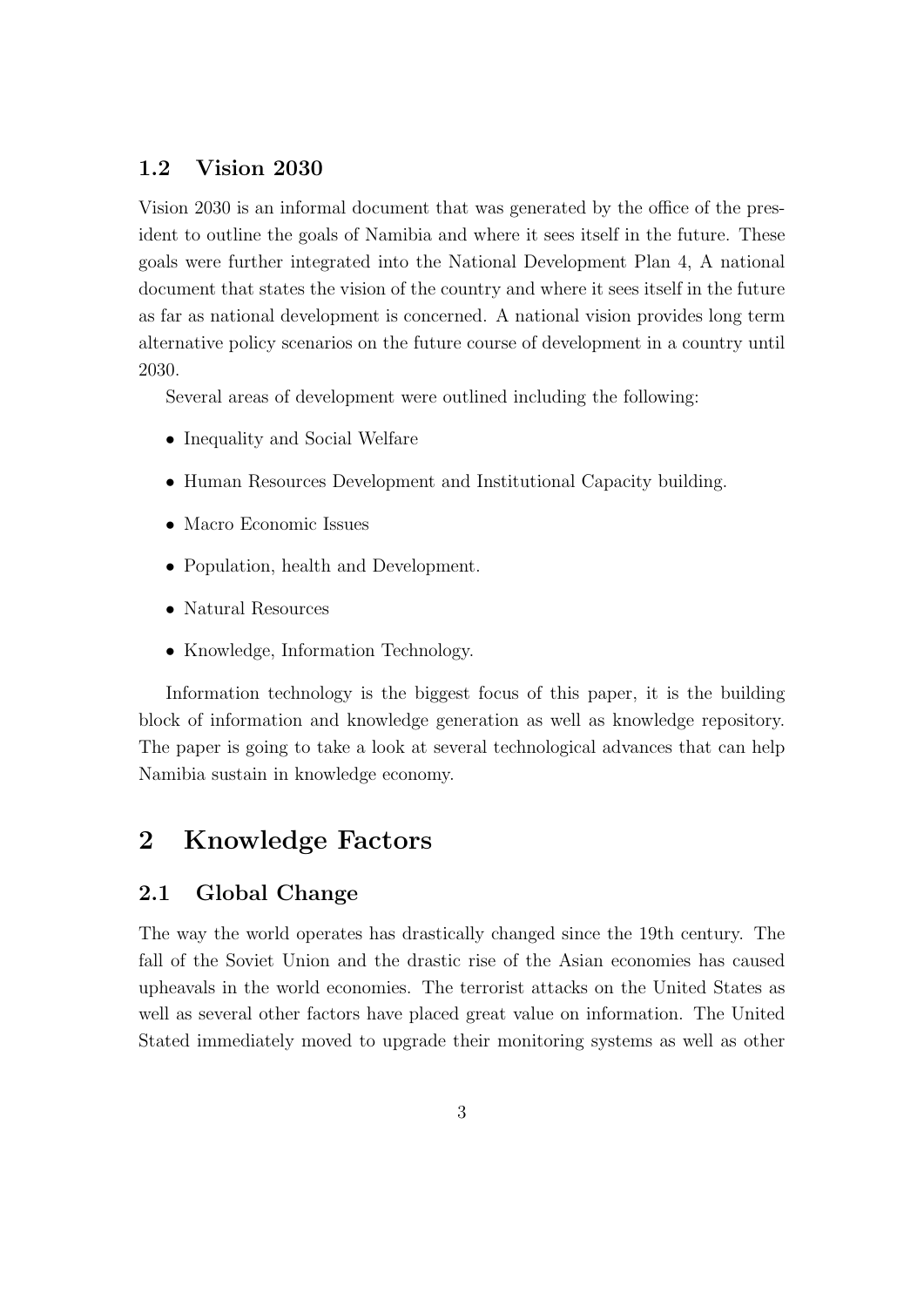countries. It was deemed important to know what the other person is thinking in order to gain advantage in a continuously adversarial world.

The new economy is rapidly changing towards service oriented and knowledgeintensive industries. Technology companies such as Microsoft and Apple have overtaken brands such as Ford in the market and the trend is set to continue with the introduction of social media.

The paradigm shift to information economy is one that will and has affected business as well as countries and it is important that countries that are developing move with this paradigm shift. It is a shift that has seen an increase in small business turn into big businesses as well as the rise of entrepreneurship, a key to economical development.

Namibia in its regard has moved to set up opportunities for small businesses and this is a technique that might eventually rip the results of economical development but before this happens, a substantial number of small businesses need to be successful enough to become big businesses.

### 2.2 Education

One of the drivers of knowledge creation is education and in order for countries to continue development, they need to train their people with skills necessary to the building of a nation.

One of the keys is the building of institutions that offer education such as schools and universities. Namibia currently has two major universities and several colleges. This is not nearly enough to support the growth of the economy that is expected as part of the National Development Plans. It is imperative that development is carried out to increase the capacity of institutions to offer internationally recognized degrees and produce graduates that can go out to industry and produced.

Institutions such as university are part of the information sharing model which can be used to sustain the knowledge economy of the country. Knowledge can be passed down to students from teachers as well as literature.

The ratio of skilled workers produced needs to be able to match the demand of the industry. Students that are coming out of universities also need to be able to perform adequately within the industry.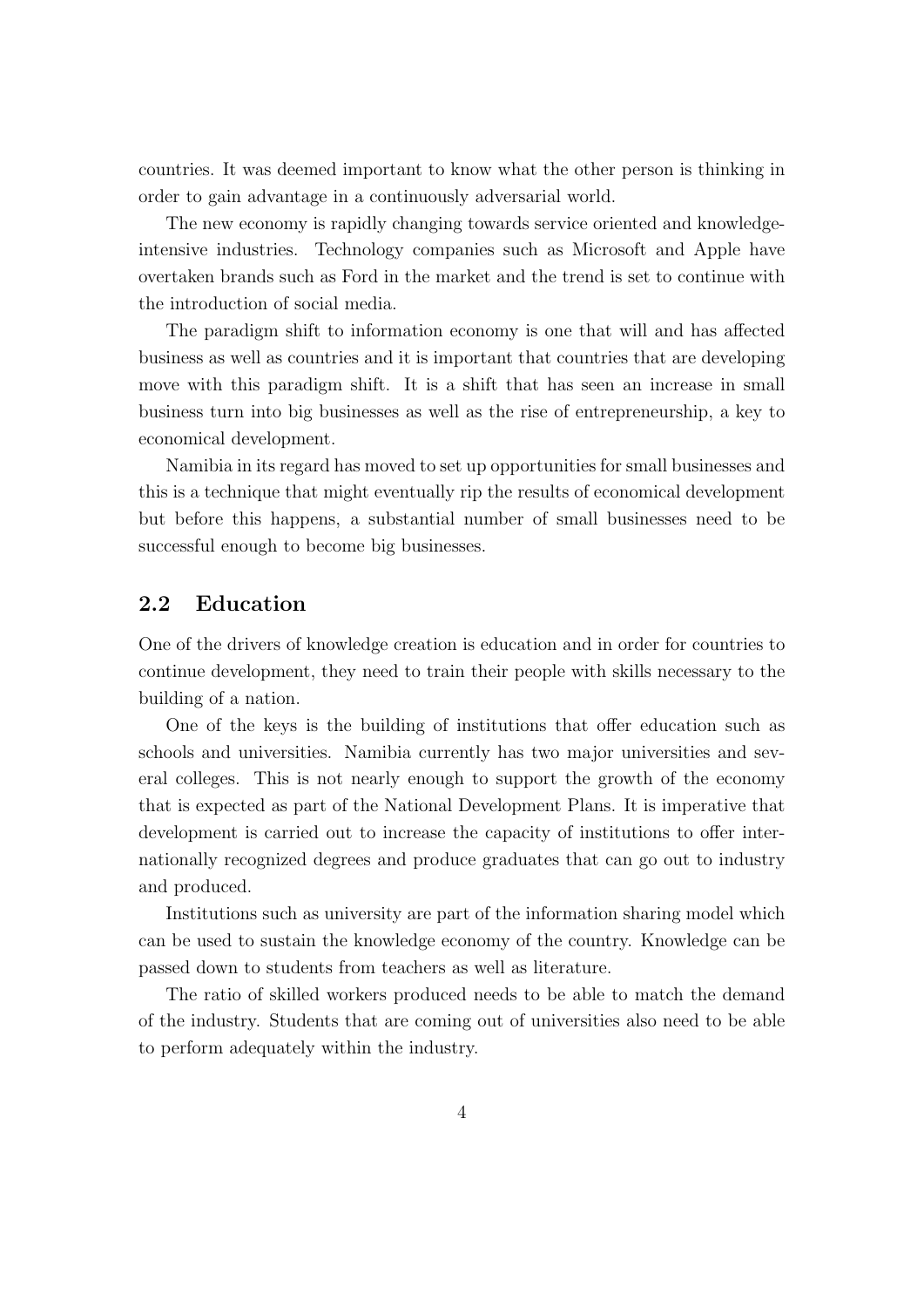In the knowledge economy, an individual is characterized as one who is computer literate and who are able to create innovative solutions to the problems facing the world today. The world's natural resources are depleting and there is a need for green infrastructure and a global demand on a border-less information world.

#### 2.3 Information Technology

Information Technology is by far the leading factor of the knowledge economy. The knowledge economy is intrinsically tied into how people use computers and how information travels around the internet and various other medias. The application of computers to store, retrieve, transmit and manipulate data is at the very core of information flow. Computers are often used to crunch data that is then compiled into manageable dockets for the users to use. System such as SAP are integrated heavily into business and they allow managers to make decisions about their day to day transactions and predict the future almost accurately about their businesses.

#### 2.3.1 Information/Knowledge Intensity

Silicon Valley in California is a place where information technology giants such as Google, Facebook and Twitter reside. All of this companies deal in information. Social Media has changed the way information flows around the world. People are connected to each other like they were never before. Knowledge can now travel at the speed of the wire over the internet without boundaries such as distance or quality to hinder communication.

Information is a currency on its own and it is changing along with information technology. As new inventions are introduced, the knowledge economy is also growing. Teachers in the United States and Europe are constantly making use of social media to enhance the teaching experience. Students and teacher can connect to each other outside the classroom with ease,removing the limitations of classrooms such as time constraint.

Developing countries such as Namibia need to find a way to harness the explosion of technological innovation and use it to their advantage. Connect with its human capital to engage them in National Development.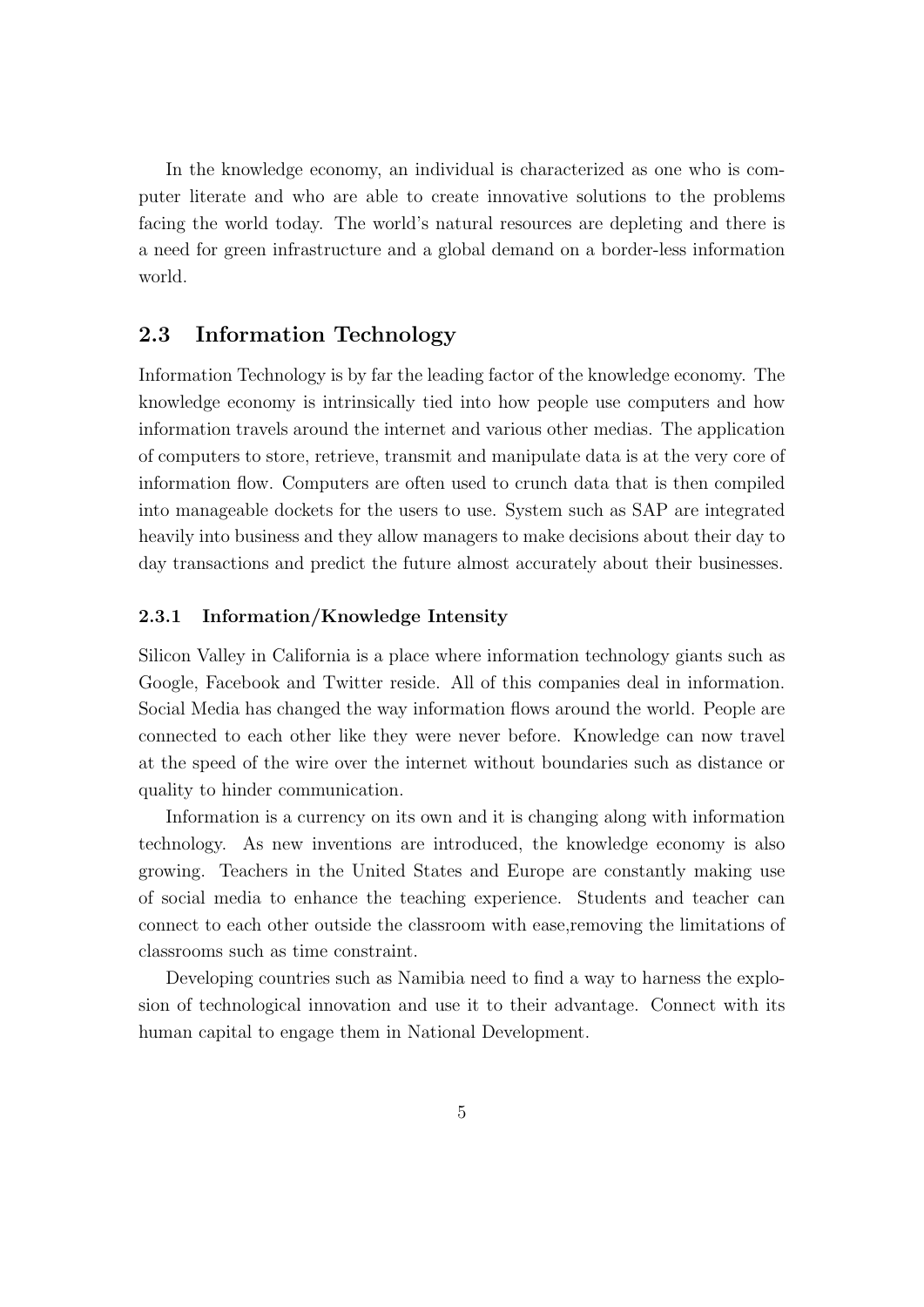The limitations of the internet speed in Africa will play a big role in the harnessing of technology. In order to get on par with other developed countries, the speed of the internet needs to go up and prices need to go down.

#### 2.3.2 Collective Intelligence

The use of media to collect intelligence within communities is an important factor in sustaining a knowledge economy. The use of social media once again will play a big role.

Projects such as crowd-sourcing will help elevate communities. Through the use of collective knowledge, other communities can benefit from the transferal of the knowledge.

#### 2.3.3 Networked Knowledge

The next phase of a knowledge economy is a networked knowledge. The internet has of course played a big role in that. Bringing people closer together despite the distance. The next generation networks such as Mobile Phones and LTE technology will bring the knowledge even closer.

Namibia needs to be able to harness all these resources and also prepare for future changes in the technological landscape.

#### 2.4 Brain Drain

Brain Drain is a phenomena whereby educated individuals leave their country of origin for other countries, usually looking for better opportunities. Several factors such as salary and work environments play a factor but it is the responsibility of a country to try and keep a hold of its educated human capital. It is even more imperative for developing countries to do so.

## 3 Conclusion

Etiam euismod. Fusce facilisis lacinia dui. Suspendisse potenti. In mi erat, cursus id, nonummy sed, ullamcorper eget, sapien. Praesent pretium, magna in eleifend egestas, pede pede pretium lorem, quis consectetuer tortor sapien facilisis magna.